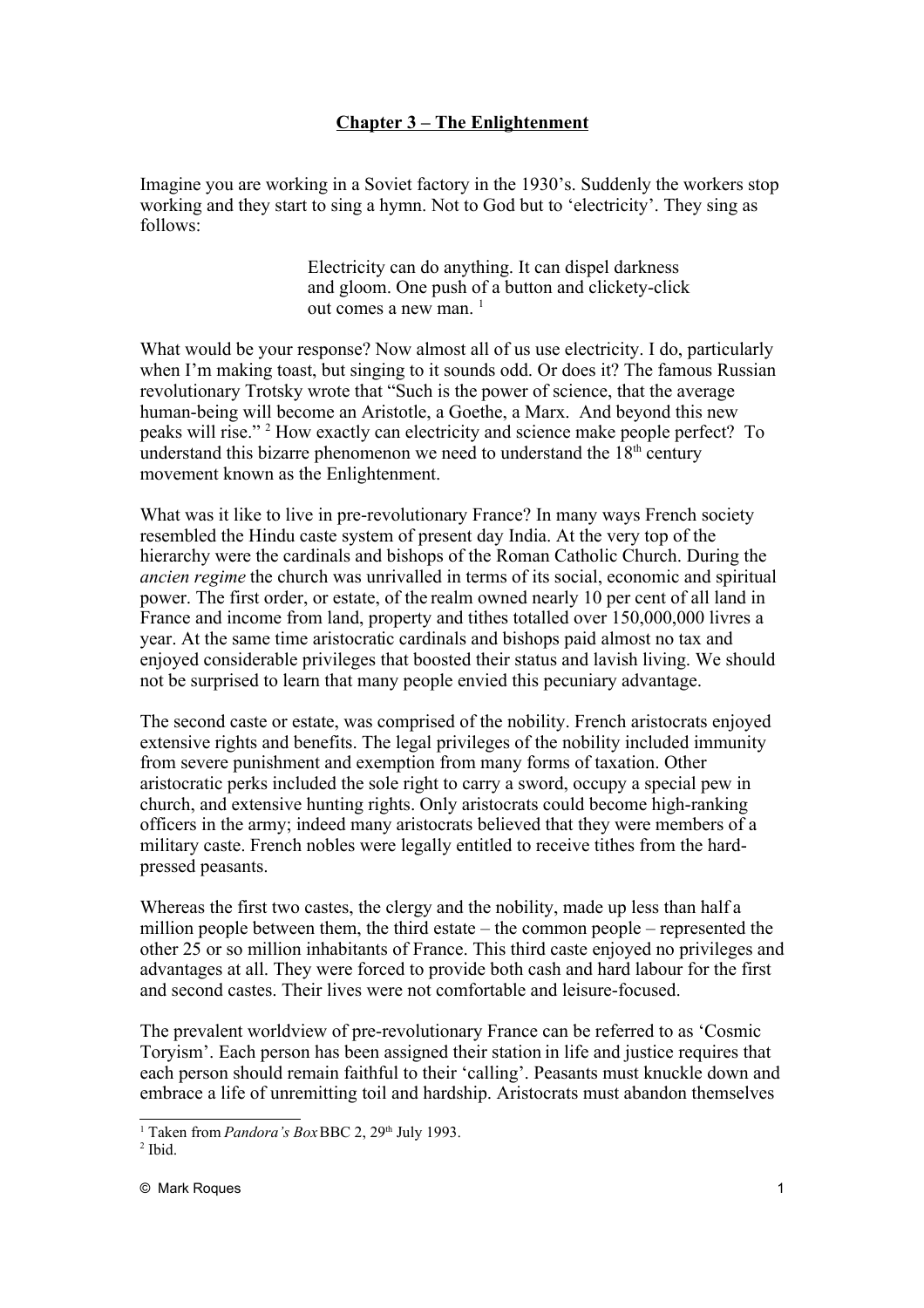to idle luxury and occasional military activity. Priests must administer the sacraments and provide solace for immortal souls. The Neoplatonic philosopher, Plotinus (AD 204-70), communicated the very essence of Cosmic Toryism when he wrote:

> Thus, every man has his place, a place that fits the good man , a place that fits the bad….. As the actors of our stages get their masks and their costume, robes of state or rags, so a soul is allotted its fortunes, and not at haphazard but always under a Reason…All is just and good in the universe in which every actor is set in his own quite appropriate place.<sup>[3](#page-1-0)</sup>

From a pagan perspective the peasant has the onerous burdens of hard labour and thin gruel because she or he has been allotted this humble rung on the ladder. The pagan, platonic tradition has always maintained that karma 'maketh the man'. When Plotinus wrote that everything happens 'under a Reason' we should be very clear as to what he meant. Consider this passage in the Enneads:

> It is not an accident that makes a man a slave; no one is a prisoner by chance; every bodily outrage has its due cause. The man once did what he now suffers. A man that murders his mother will become a woman and be murdered by a son; a man that wrongs a woman will become a woman, to be wronged.<sup>[4](#page-1-1)</sup>

Why do peasants lead lives of intense drudgery, misery and abject poverty? Cosmic Toryism has a very simple answer. They deserve it! For that is their station. Why do aristocrats enjoy privileges and lives of ease and comfort? They deserve it! For that is their station. Unfortunately the Roman Catholic Church of this period reinforced many of these prejudices; priests and clergy often proclaimed Cosmic Toryism from their pulpits. At the end of the day the teaching of Jesus can be boiled down to the simple mantra. "Know your station and keep to your station."

The sixty to seventy years preceding the French Revolution are generally known as the period of the Enlightenment. The light of human reason was beginning to penetrate the darkest corners of Europe. This was the time when men and women became aware of their scientific and technological advances; a time when enlightened folk longed to break the shackles that enslaved humanity in ignorance, superstition and tradition.

Enlightenment thinkers believed passionately in the perfectibility of the human-being. Christians and Jews believe that people are fallen and corrupted by sin. In the dawn of human history men and women broke covenant with God and this rebellion against the creator ushered in the litany of wicked and heinous deeds that have befouled the planet. In the biblical perspective humans are not able to perfect themselves. They are not autonomous and innately good. We could say that the Enlightenment embraced Pico's contention that man is a miracle with considerable glee and gusto! As a miracle, man can furnish his own salvation. There is absolutely no need for God's help or grace.

<span id="page-1-1"></span><span id="page-1-0"></span><sup>3</sup> Plotinus, *The Enneads*, trans. Stephen Mackenna (London: Penguin Books, 1991) p.154-155. 4 Ibid., p.148.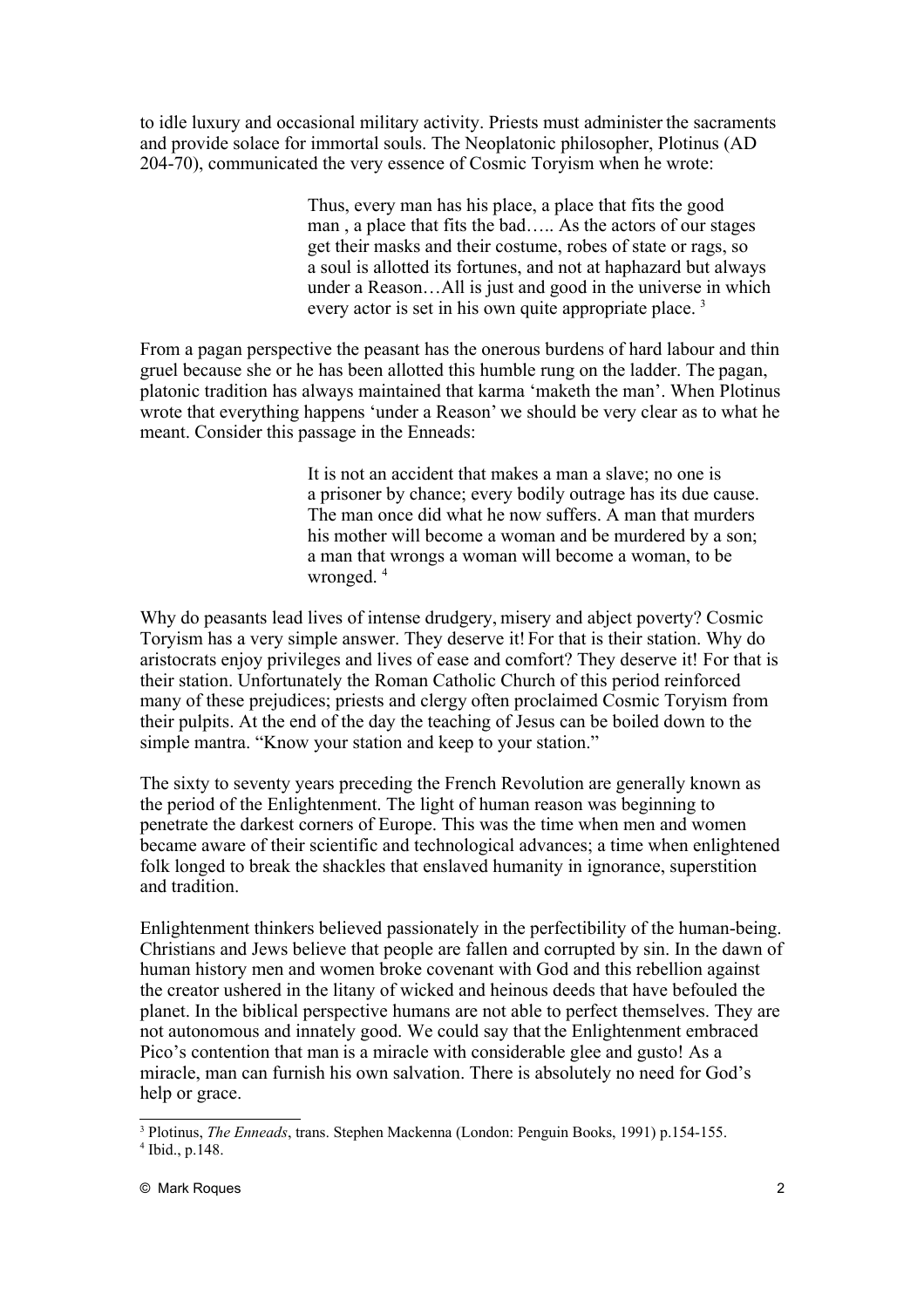The Marquis de Condorcet (1743-1794), past chairman of the French Legislative Assembly, wrote his famous *Sketch for a Historical Picture of the Progress of the Human Mind* in which he lucidly articulated the idea of human perfectibility as the seal on Enlightenment faith. It will be instructive to outline the Marquis' philosophical perspective.

Condorcet begins with a typically Renaissance setting. Humans are engaged in a titanic struggle with nature. We could say that men and women are immersed in a massive punch-up with the natural elements. Nature attacks people with storms, icy roads, poisonous snakes and threadbare harvests. Simple, primitive people are terrified by nature's caprices. They hide in caves and whisper rude words at 'nature'. At this stage of the struggle humans are naked and defenceless. A betting person would place a firm bet on 'nature' to win the fight.

Many of us are familiar with a typical Arnold Schwarzenegger film. At the beginning of the movie Arnold is happy and relaxed. He is enjoying life. And then somebody upsets Arnold. For example criminals might kidnap his daughter or threaten to kill him. Arnold is no longer happy. Arnold is upset. Arnold begins to fight back against the perpetrators of vile and cowardly deeds. There is always the classic scene in the film where Arnold 'tools up'. This technical term refers to that moment when Arnold acquires vast numbers of grenades, Uzi sub-machine guns, rocket launchers and Kalashnikov rifles. Before 'tooling up' Arnold is vulnerable and defenceless. After 'tooling up' Arnold has become a 'pocket battleship'.

For Condorcet 'critical reason' is the infallible guide to both the conquest of nature and a golden future. Science and Technology will transform weak, timid humans into dynamic superheroes. Without science and technology we are defeated time and again by the enemy – 'nature'. Tooled up with powerful reason and technology, our formidable opponent 'nature' becomes submissive and compliant. Here is how another Enlightenment thinker, Sebastian Mercier, expressed the same idea:

> Where can the perfectibility of man stop, armed with geometry and the mechanical arts and chemistry?<sup>[5](#page-2-0)</sup>

The movement of future progress described by Condorcet can be compared to the advance of the whole of humanity on an open plain. In the front rank, ahead of the ignorant masses, the scientific elite are dashing forward at a speed that is continually increasing. The main sections of humanity lag behind because they have been deceived by idle aristocrats and a decadent clergy. But the forward thrust of the great scientists and engineers is of such Herculean power that it pulls the whole of mankind along with it. And as they advance in time, women and men become ever healthier, happier, more acute in their thinking, more equal in wealth and opportunity, more humane and loving in their moral behaviour.

For Condorcet, critical reason, is the means by which man finds salvation! At the beginning of the battle humans are unenlightened, filled with every conceivable superstition. They are defenceless and vulnerable. There are two formidable enemies – nature and religion. At the end of the struggle both nature and religion have been

<span id="page-2-0"></span><sup>5</sup> Cited by Goudzwaard *Capitalism and Progress* (Toronto: Wedge, 1978) p.49.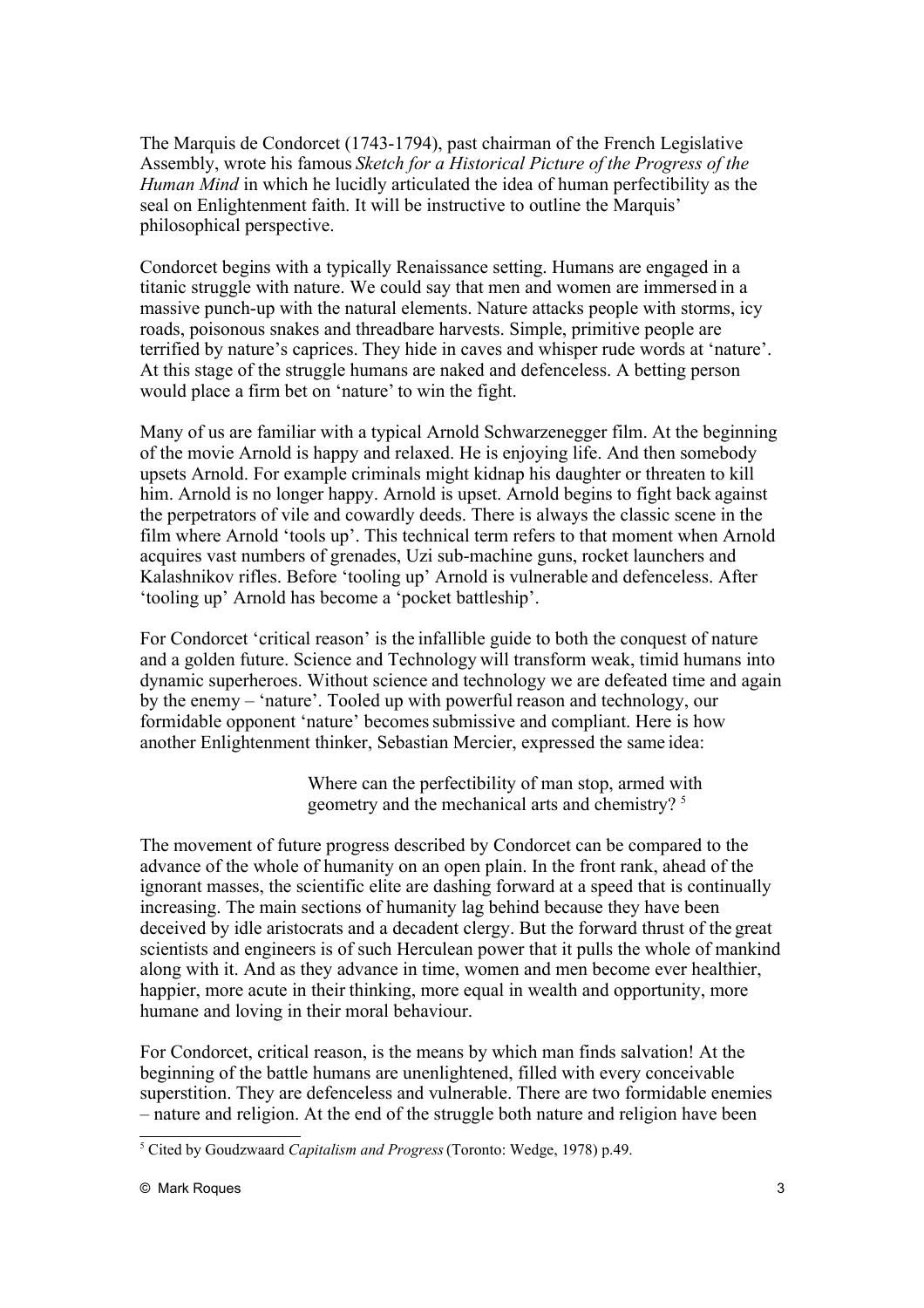decisively defeated. Nature surrenders all her secrets and becomes friendly and cooperative. Purveyors of superstition and religion have vanished. It is important to understand that leading Enlightenment thinkers like Voltaire, Diderot and Condorcet were hostile to the Christian religion. They were profoundly secular thinkers in the sense that humans should absorb themselves completely in this age.

Enlightenment men and women were profoundly optimistic about the future. A perfect world was just around the corner. Joseph Priestley (1733-1804), English economist and philosopher wrote that:

> Whatever was the beginning of this world, the end will be glorious and paradisaical, beyond what our imaginations can now conceive……….Nature will be more at our command; men will make their situation in this world abundantly more easy and comfortable. [6](#page-3-0)

The Enlightenment logic is simple. If humans are innately good and if progress can create the perfect human-being, then utopia is no longer a fanciful dream. Unleash the powerful forces of science and technology and a golden future beckons. Streets will be paved with gold and good-humoured citizens will share their last loaf of bread with hungry strangers. Cat burglars will retire from their thieving and transmogrify into sensitive and loving citizens. Wealthy merchants will spontaneously share their loot with tramps and gypsies. Hardcore criminals like Jimmy 'The Weasel' Fratianno and Vincent 'The Chin' Gigante will abandon vice and devote their lives to befriending and helping homeless teenagers. William Godwin (1756-1836), father of anarchism, described the golden future in the following terms:

> There will be no war, no crimes, no administration of justice, as it is called, and no government. Besides this, there will be neither disease, anguish, melancholy, nor resentment. Every man will seek, with ineffable ardour, the good of all. Mind will be active and eager, and yet never disappointed.<sup>[7](#page-3-1)</sup>

For Godwin, faith in human goodness is so radical and all-encompassing that political institutions will vanish. Judges, police officers, and politicians will seek alternative modes of employment as human virtue bursts into its full maturity.

Stoic thinking had a considerable impact upon  $18<sup>th</sup>$  century conceptions of paradise. The Stoic worldview can be summarised in the following terms. In the beginning there was a golden age which lasted at least 36,000 years. This golden age was characterised by spontaneous virtue and communal property. Selfishness did not exist. Preoccupation with property and rights was completely absent. Each person enjoyed their work and nobody exploited their neighbour. Cosmic Tories would have felt extremely ill-at-ease in this cooperative milieu! Hierarchy and caste were unknown. And then something went badly wrong!

<span id="page-3-0"></span><sup>6</sup> Cited by Carl Lotus Becker, *The Heavenly City of the Eighteenth Century Philosophers* (New Haven: Yale University Press, 1932) p.145.

<span id="page-3-1"></span><sup>&</sup>lt;sup>7</sup> William Godwin, *Enquiry concerning Political Justice and its Influence on Morals and Happiness, 3* vols. (Toronto: The University of Toronto Press, 1946), vol. 2, p.528.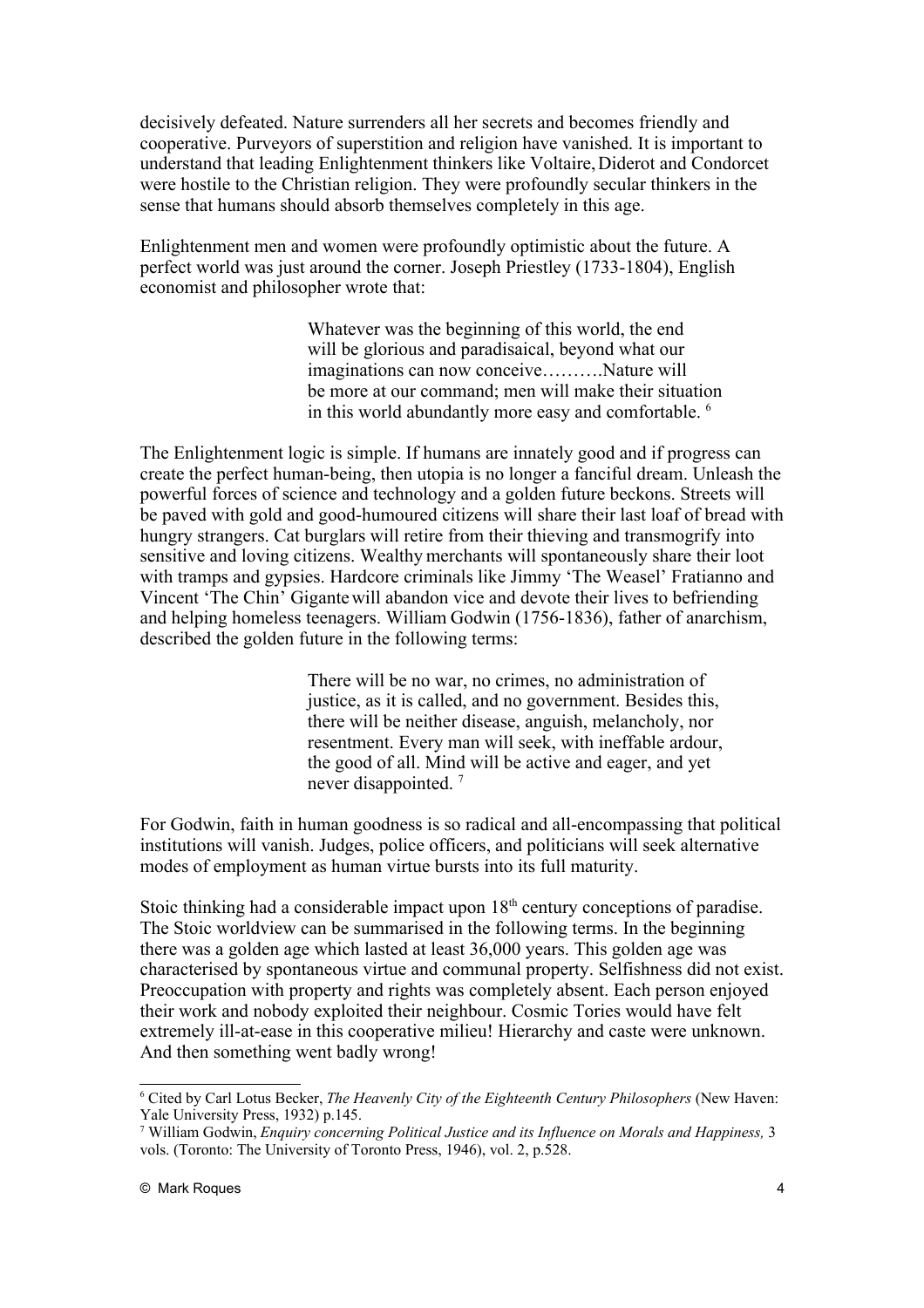Stoics maintained that this golden age came to an abrupt end because some people infringed the institution of communal property. Greedy individuals erected fences and put up signs which declared – "Get orff my land." This introduction of private property unleashed the spirit of Cosmic Toryism and led to the emergence of rigid castes and classes. The winners became aristocrats and the losers became peasants. Peasants lost their rights to enjoy the fruits of their honest toil. Coercive governments were introduced and their principal task was to protect private property.

Stoics held that it was impossible to return to this golden age. A return to this lost paradise was beyond the powers of men and women. Stoic sages are relentlessly austere individuals who dedicate their energies to the eradication of passions and longings. Grimly they accept their fates, supremely indifferent to pain and suffering. Stoicism is a byword for pessimism and resignation. Stoics are not cheerful and frivolous companions.

What is the significance of all this for our understanding of the Enlightenment? Reverse the Stoic understanding of history and we shift the golden age from the past and project it into the future. Nostalgia is replaced by passionate longing for the future. The golden age image is transformed from dream into blueprint, and shifts from paradise lost to paradise regained. Stoics were men and women who fatalistically accepted their lot. They acquiesced to the harsh realities of life. They allowed the present to crush the future. In contrast Enlightenment thinkers were spellbound by their own astonishing potential. Present sufferings can be abolished as progress marches ever onwards. A poignant illustration of this theme can be clearly seen in the epitaph of the French utopian thinker Saint-Simon (1760-1825). His pupils engraved this pithy summary of all Enlightenment thought on his tombstone: "The golden age does not lie behind us, but ahead of us." [8](#page-4-0)

How have these ideas of perfectibility, innate goodness and future utopia influenced the way ordinary people conduct their lives? Imagine we have a time machine and we go back to Paris in the year 1794. What might we see? During the 'Great Terror' nearly 1400 men and women were guillotined by the French Republic. Some women were executed because they had shed tears over the deaths of their brothers and parents. One innkeeper was decapitated because he had allegedly sold bad wine and a general was condemned to death because he had surrounded himself with aristocratic officers. One woman was executed because she was heard saying – "Here is much blood shed for a trifling cause." Many French people watched the executions of these enemies of the Republic, eating, drinking, laughing and laying bets on the precise order in which each batch of victims would lose their heads.

How can we make sense of these brutal and tragic events? In biblical teaching all of us are capable of performing the foulest deeds. All of us are tainted by sin. Even the most gentle and loving soul can commit outrageous crimes. Embrace the Enlightenment belief in perfectibility and innate goodness and we find a very different story. The vast majority of French citizens are virtuous and intrinsically good but they have been corrupted by a decadent and unenlightened society. Reform the society, eliminate the corruption and the perfect French republic will be born.

<span id="page-4-0"></span><sup>8</sup> See Frank Manuel, *The New World of Henri Saint-Simon* (Notre Dame: University of Notre Dame Press, 1963).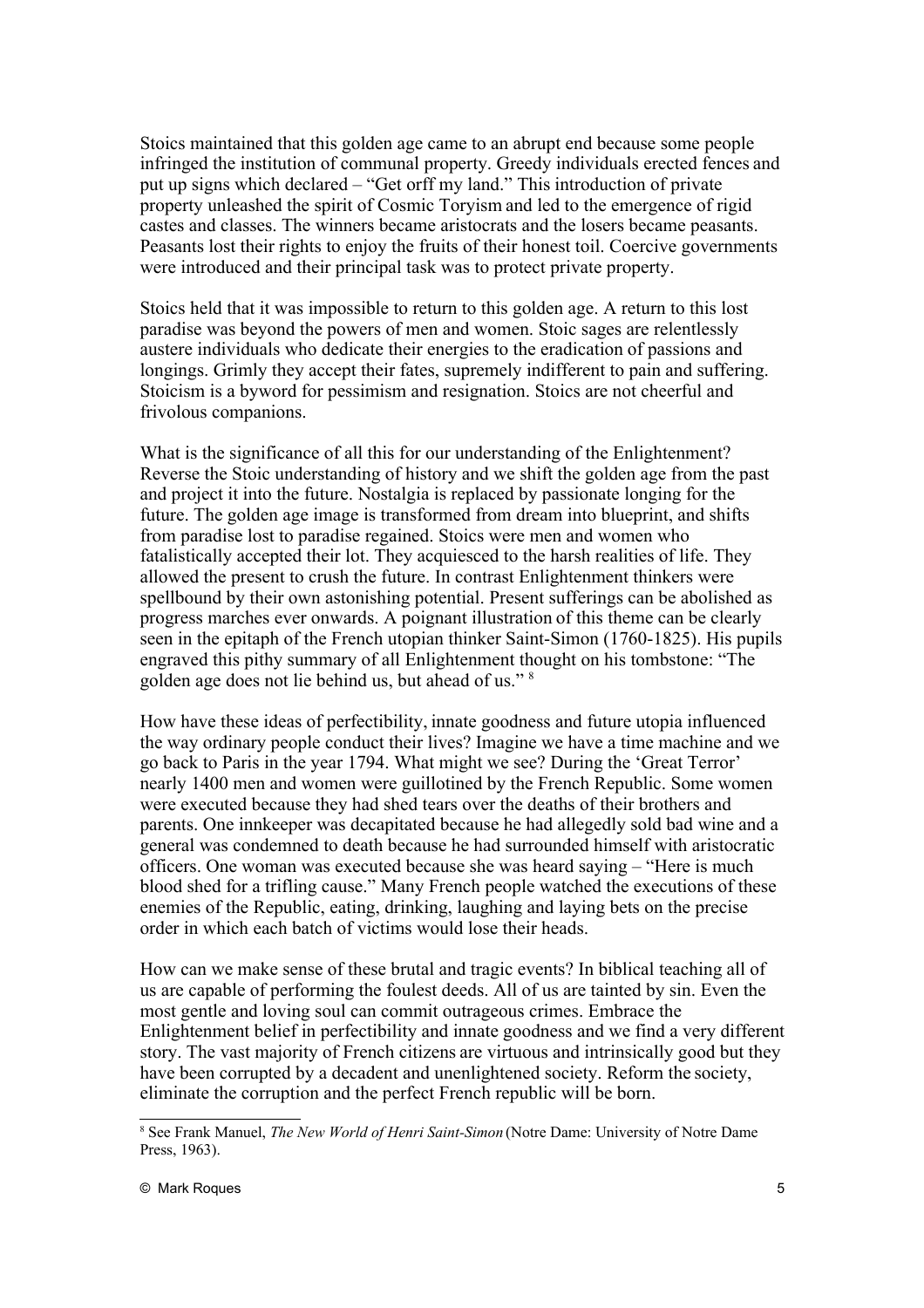Suppose you are living in pre-revolutionary France and your name is Jean-Paul. You come from the third estate and you are a peasant. Gradually you have slipped into decadent and dissolute ways. You drink cheap sherry and cultivate friendships with outlaws and n'er-do-wells. You discover that you have a knack for removing peoples' watches and wallets. You employ an army of ragamuffins to do your bidding. You become violent, vicious and mendacious.

And then the French revolution begins and a new society is born. Instead of a caste system based on tradition and superstition, you are immersed in a new and egalitarian society. A society firmly based in critical reason and the perfectibility of man. Clergy and nobility have been eliminated by the glorious revolution and all the secret admirers of the ancien regime have disappeared into the ether. What happens now? With alarming rapidity society is dechristianized. All the relics of the Christian past are dismantled and new secular themes are introduced. This is the beginning of a golden era and Jean-Paul responds appropriately. Virtue wells up inside him and he begins to discover the true joys of duty and civic responsibility. He marries a lovely girl called Marie and decides to adopt all the ragamuffins he had previously exploited. Now he is living in Marseilles, surrounded by his adoring wife and children. He has become the perfect model citizen. Supremely moral, rational and patriotic. In the passage of time foreign people come to France and are stunned by the utopian French way of life. By 1904 all the nations in the world have become secular republics.

The Dutch economist Bob Goudzwaard has explained the intimate link between Enlightenment thought and the ideology of revolution in his book *Capitalism and Progress.*

> How does an ideology of revolution come into being? (1) Such an ideology starts from the general assumption That man by nature is not evil but good, and that consequently The evil that does exist in the world should not be attributed To man himself but to the social order and its structures which Force him to do wrong. (2) If this is the case, then the following step is readily taken, namely, that the most dangerous Enemies of man and his happiness are those persons who have Identified themselves with the existing social order and who make every effort to preserve it. They are the enemy because in doing this they constitute, consciously or unconsciously, the real obstacle to the future happiness of the whole of mankind. (3) The conclusion of the argument is simple: the enemy of the people must be eliminated, no matter how painful the elimination, since salvation can break through in society only if this barrier is removed. Their shed blood can even be looked upon as a kind of guarantee that the world's redemption will indeed be forthcoming. They are the scapegoats whose lives must be sacrificed so that all humankind can have freedom and life in abundance. $8$

<span id="page-5-0"></span><sup>8</sup> Bob Goudzwaard, *Capitalism and Progress*, (Toronto: Wedge Publishing Foundation, 1979) p.52.